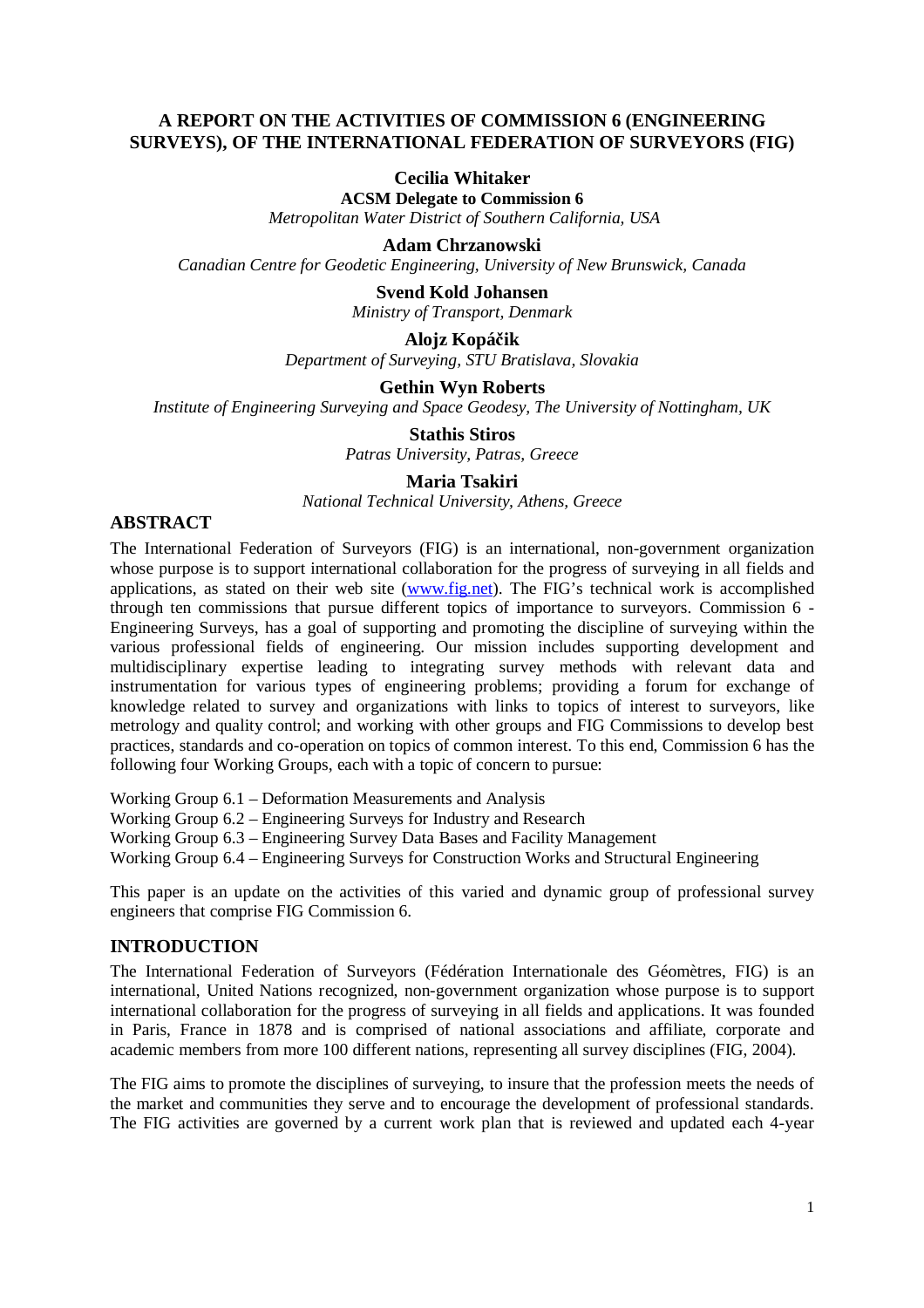period to respond to the changing world (technically, socially, economically, professionally) yet still meet the longer-term strategic plan of the organization (FIG, 2004). To accomplish these goals, there are ten Commissions, each with a different focus, that perform the technical and professional work to accomplish the current work plan of the organization. This information is disseminated to the profession at international congresses held every four years, at working weeks held annually and at regional conferences annually. Each of the ten Commissions host additional meetings and events to address their specific topic. This paper will focus on the activities of Commission  $6 -$  Engineering Surveys. For further information on FIG and the other Commissions, refer to the FIG web site (http://www.fig.net/).

# **FIG COMMISSION 6**

Within Commission 6 (www.fig.net/commission6), there are four major working groups with a definite focus of interest. Each working group uses task force groups, symposia, workshops, seminars, partnerships, publications and cooperation/collaboration with other groups and organizations to accomplish their particular focus. The following list is a summary of the current organization within Commission 6:

Working Group 6.1–Deformation Measurements and Analysis Working Group 6.2–Engineering Surveys for Industry and Research Working Group 6.3–Engineering Survey Data Bases and Facility Management Working Group 6.4–Engineering Surveys for Construction Works and Structural Engineering

### **Working Group 6.1 – Deformation Measurements and Analysis**

Chair – Dr. Adam Chrzanowski, Canada; Vice Chair – Cecilia Whitaker, USA

Working Group 6.1 (WG 6.1) is currently, the oldest (formed in 1972) working group in Commission 6. It is also perhaps the most active working group on the subject of deformation measurements of any international group focusing on this subject. The focus of WG 6.1 is the multidisciplinary study of deformation measurements and the analysis and modelling of these measurements. This includes pursuing and disseminating knowledge of the newest technologies and how they can be applied correctly and accurately for deformation measurements for a wide array of physical structures and geographical features. (For an excellent summary of the history and past activity of WG 6.1, see Chrzanowski, 2003.)

The working group achieves these goals in several ways. There have been eleven international symposia and two major workshops organized by this group since 1975 (Chrzanowski, 2003). These symposia attract an internationally varied group of engineers, scientists, academics, physicists, geologists and other disciplines that come to share and discuss methodology and results of their particular expertise in the area of deformation measurements. (The next symposium is scheduled for September 2005, in Shandong, China.) Additionally, international cooperation to solve specific problems relating to deformation measurements has been achieved by forming ad hoc investigating committees or task forces. We have had two task forces complete their investigations and publish the reports for the use of the international community (Task Force 6.1.1 (Chrzanowski and Chen, 1986); Task Force 6.1.2 (Welsch and Hennecke, 2001)). Currently, there are four task force groups in WG 6.1 with a specialized topic of interest:

Task Force 6.1.1 – Measurements and Analysis of Cyclic Deformations and Structural Vibrations Task Force 6.1.2 – Optimal Use of Interferometric Synthetic Aperture Radar (InSAR) Task Force 6.1.3 – Applications of Laser Scanning Technology in Deformation Measurements Task Force 6.1.4 – Crustal Deformation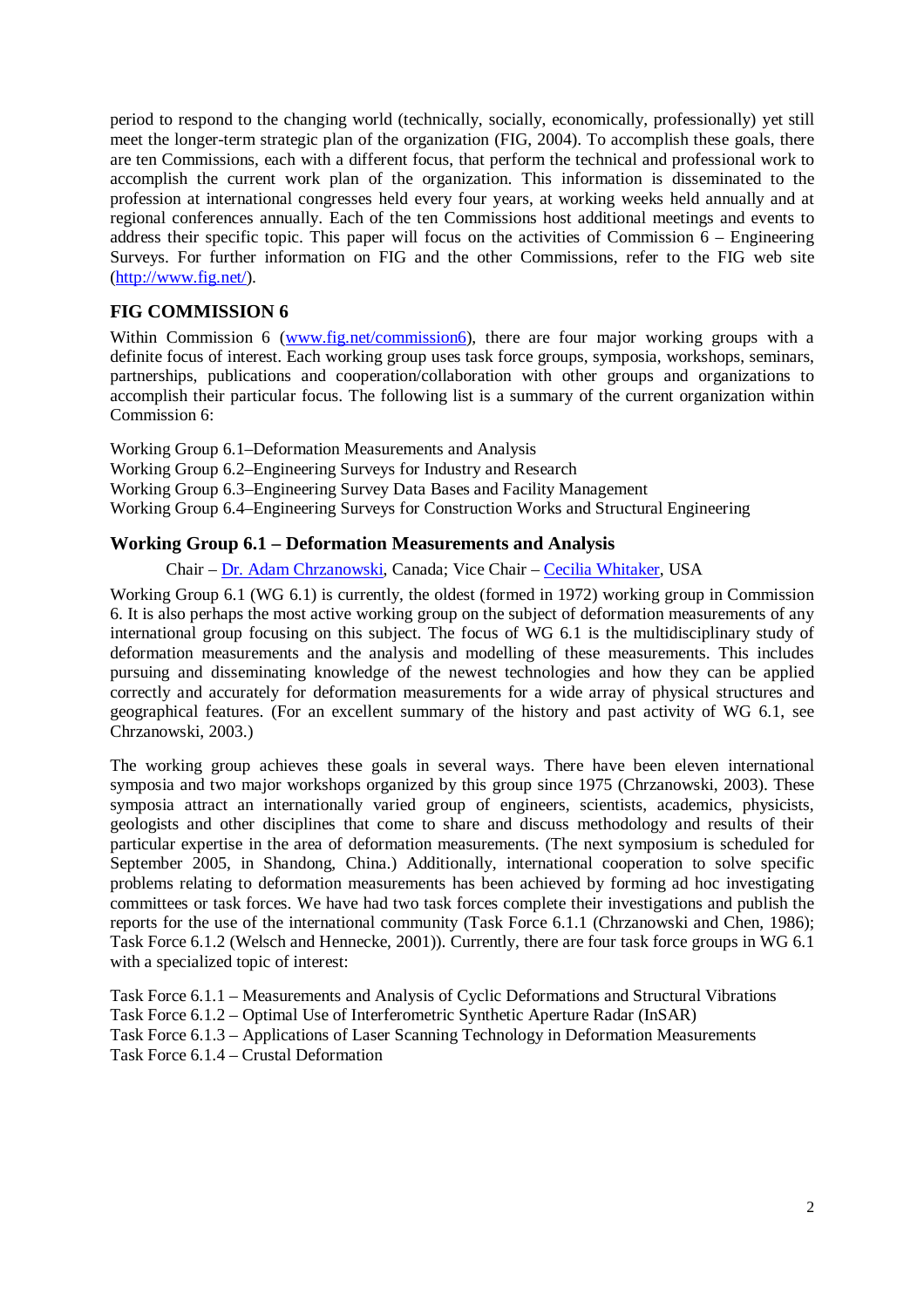#### *Current Activities of Working Group 6.1*

The current activity of WG 6.1 concentrates on the automation of deformation surveys, use of Synthetic Aperture Radar (SAR) in interferometric determination of displacements, monitoring and analysis of structural vibrations and cyclic deformations, and physical interpretation, modelling, and prediction of deformations. Through the interdisciplinary approach to deformation studies, the FIG Working Group 6.1 links surveying and geodetic specialists with specialists in structural, mining, geomechanical, and geophysical disciplines.

The most recent event of WG  $6.1$  was the  $11<sup>th</sup>$  International Symposium on Deformation Measurements that was held in May 2003 at Santorini Island, Greece. This symposium attracted more than 130 participants from 29 countries. There were 9 technical sessions with 55 presentations and 47 poster presentations. The topics included Tectonics and Seismology; Volcanology; Instrumentation and Techniques; Studies of Ancient Remains; InSAR; Monitoring Deformations of Engineering Structures; Geotechnical and Mining Engineering Applications among others. At the end of the three days of technical sessions, a business meeting was held to discuss the future plans of WG 6.1.

Several issues were brought to the floor and discussed. The Chair of WG 6.1 discussed the formation and implementation of a working group council to aid in the decision-making processes of the working group. This council is comprised of the Chair, Vice Chair, Task Force leaders, Past Chair and the last symposium organizer. The purpose of this Council is to help with deciding the locations and organization of the symposia, to decide on the formation of task forces, and to help with other issues that affect the workings of the whole group. Another topic that was discussed and implemented is the use of email distribution processes to provide a venue for the exchange of information and dissemination of new developments and/or information relative to deformation topics. The WG now is able to send out to all interested individuals, information about upcoming events, FIG newsletters, requests for information, updates from various sources and/or any information deemed related to deformation measurements or FIG that would be of interest to the distribution group. (Individuals wishing to be added to this list can contact the Vice Chair at cwhitaker@mwdh2o.com to be included in the next update.) Another purpose of this communication between members is to aid in crossdisciplinary communications since many members have connections to other organizations with similar interests. A goal of our group is to keep open lines of communication between all organizations/groups with an interest in deformation topics and techniques. The last order of business at the  $11<sup>th</sup>$  Symposium was the formation of two new task forces, 6.1.5 and 6.1.6. These will be discussed below.

## *Task Force 6.1.1 – Measurements and Analysis of Cyclic Deformations and Structural Vibrations*  Chair – Dr. Gethin Roberts, United Kingdom

This task force was also established at the FIG Congress in Washington in April 2002, and is chaired by Dr Gethin Roberts. Various members of the FIG showed interest in this task force topic, and contacts were established. One of the main aims of this task force is to establish techniques to enable cyclic deformations to be measured and analysed. This type of work is already underway at the University of Nottingham, whereby kinematic GPS, servo driven total stations, accelerometers and pseudolites are being used to measure dynamic deformations of structures. The types of structures currently under observation are bridges. This work is currently funded by the UK's Engineering and Physical Sciences Research Council under a joint project with Cranfield University entitled "A Remote Health Monitoring System Using Computational Simulation and GPS Sensors". In addition to the two research centers, Railtrack, W. S. Atkins and Pell Frishmann are also involved with this ₤500,000 (approximately \$750,000) research project. The results from this project are presented at the various relevant FIG meetings.

Furthermore, the FIG meetings allow researchers from all over the world to gather and discuss various issues concerning the work. Consequently, individual links are firmed and research collaboration is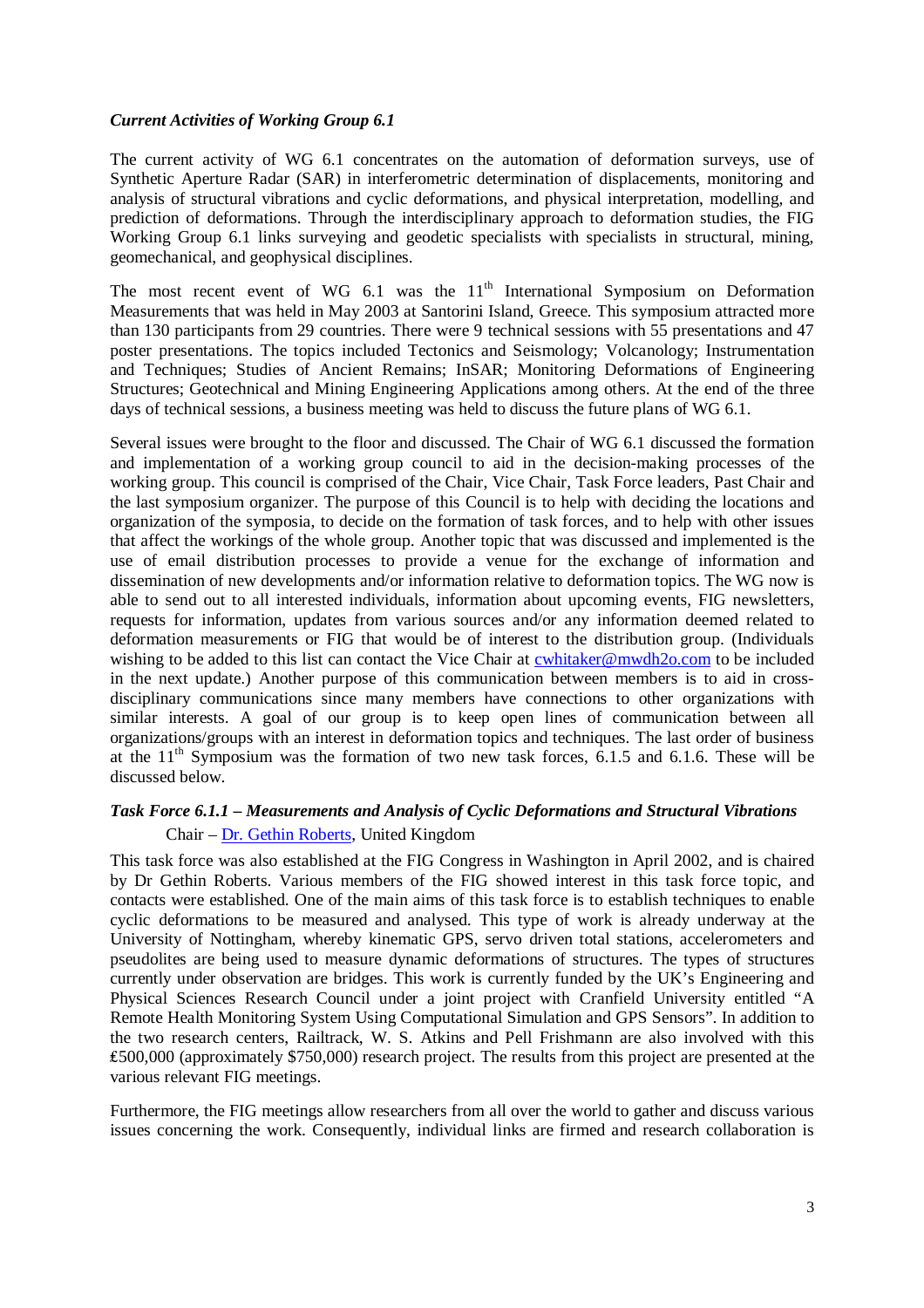established. For example, there has been a great deal of collaborative research and exchanges with the University of Nottingham and the University of New South Wales. It is hoped that more similar collaboration will be established and encouraged through the FIG meetings. This means that such work will not simply concentrate within the FIG meetings themselves, but will expand outside of the meetings, but will then hopefully report back to the meetings and conferences through paper presentations. Members of this task force attended the IAG/FIG conference in Berlin in May 2002, and presented a variety of papers relevant to the field. This was a good meeting and an opportunity to talk with more colleagues about the variety of international work. A variety of papers on this subject were also presented at the FIG WG 6.1 meeting in Santorini in May 2003.

A workshop will be held at Nottingham during the summer of 2004. This will be in conjunction with a meeting of Working Group 6.4. It is anticipated that the attendees will be more than just surveyors, and will include structural engineers and other people interested in this type of work. Anyone wishing to participate and contribute to Task Force 6.1.4 should contact Dr. Gethin Roberts.

### *Task Force 6.1.2 – Optimal Use of Interferometric Synthetic Aperture Radar (InSAR)*  Chair – Dr. Xiaoli Ding, Hong Kong SAR, China

Task Force 6.1.3 was formed at the XXII FIG Congress held in Washington, D.C. in 2002. Dr. Xiaoli Ding, from the Hong Kong Polytechnic University was elected to lead to task force. The task force was formed for the purpose of further developing the technology of InSAR and its applications for deformation measurement uses.

Although InSAR has become an important technology for measuring deformations of the earth, especially in large-scale situations like earthquake studies, there are still significant issues that need to be refined for the more routine applications where InSAR could be used for deformation measurements. Difficulties associated with more routine applications include the effects of the atmosphere on the propagation of radar signals, the temporal/spatial decorrelation and the shadowing/overlapping of images in heavy vegetation or urban environments (Chrzanowski, 2003).

To try to resolve these issues and to make full use of this technology for deformation measurements, the task force has developed research directions and objectives. The main focuses are as follows (Chrzanowski, 2003):

- Development, test and standardization of algorithms, software and procedures for measuring deformations with InSAR
- Study of accuracy, reliability and sensitivity of InSAR measurements under various atmospheric, field and imaging conditions
- Characterizing and mitigation of atmospheric effects on InSAR measurements
- 
- Integration of InSAR with other deformation measurement methods<br>In Study of deformations related to various engineering and geophysical Study of deformations related to various engineering and geophysical problems<br>To feelitate these objectives, the test force will conduct research: organize conferent

To facilitate these objectives, the task force will conduct research; organize conferences or workshops; carry out test campaigns; and facilitate discussion/collaboration of research and results among colleagues. Current activities have included members of the task force attending an advanced workshop on InSAR held in Hong Kong (Dec 2002), presenting papers at the InSAR sessions at the 11th International Symposium in Greece and planning for a workshop to be held in 2004 (Chrzanowski, 2003). Anyone wishing to participate and contribute to Task Force 6.1.3 should contact Dr. Xiaoli Ding.

## *Task Force 6.1.3 – Applications of Laser Scanning Technology in Deformation Measurements*  Chair – Dr. Maria Tsakiri, Greece

Task Force 6.1.3 was newly formed at the 11<sup>th</sup> International Symposium held on Santorini Island in May 2003. Dr. Maria Tsakiri, from the National Technical University of Athens, Greece put forward a proposal to form a task force for the purpose of studying terrestrial laser scanning techniques for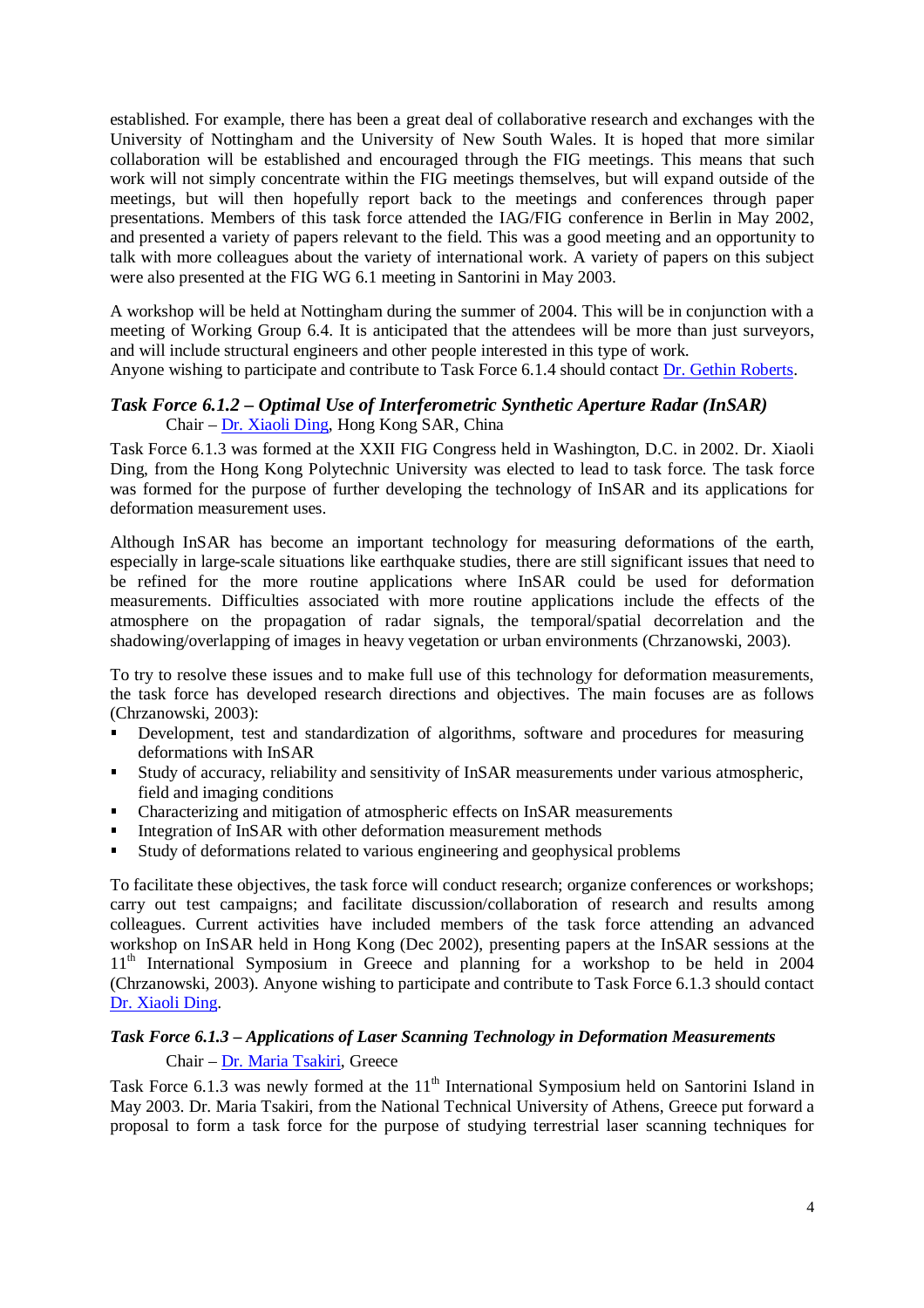deformation uses. Although the task force is newly formed, the research directions and objectives are laid out here.

The primary objective of this Task Force is to promote *the use of terrestrial laser scanning* as a recognised tool for spatial data capture in engineering projects. More specifically, the group will aim to advance the use of this new technology for geometric documentation and deformation monitoring in a variety of environments, particularly those at high risk and in need of remote measurements (e.g. structures, slopes, underground surveys, structural deformations of cultural heritage monuments). Further objectives are to investigate the integration of laser scanning measurements with other measuring techniques, such as conventional geodetic systems and photogrammetric techniques, and to explore the 3D modelling and visualisation issues of laser scanning data. Also, the group aims to investigate quality control and metrological aspects of the laser scanner data in order to provide recommendations for checking that the terrestrial laser scanner instrument is working correctly prior to its use as well as recommendations on its field use regarding issues such as data collection, storage, instrument independent exchange data format, use of targets for registration etc.

At the time of writing this report (January 2004) the chair of the group has finalised the regular members and is creating a Task Force website which will provide a focus for terrestrial laser scanning research with links to member's websites. It will also include a comprehensive reference list for terrestrial laser scanning studies that will be regularly updated as this technology is rapidly progressing. Also, the site aims to include a number of standardised terrestrial laser data sets to allow comparison between different software and processing methods.

#### *Terrestrial Laser Scanning in Engineering Applications*

While three-dimensional laser scanning systems have been used for years in high precision, smallscale industrial metrology applications as well as for airborne surveys, the use of laser scanning for large-scale (i.e. greater than a few meters in horizontal range) ground-based measurement operations is still in its infancy. Little published research considers high precision, three-dimensional resolution of ground or structural movement. Several commercial terrestrial laser-imaging systems have been recently released. These have ranges of up to 350m and can acquire up to 20,000 points per second. These imaging systems provide a user with a dense set of three-dimensional vectors to unknown points relative to the scanner location. The volume of points and high sampling frequency (a full scan can be captured in few minutes) of laser scanning offers users an unprecedented density of spatial information. For this reason, there is enormous potential for use of this instrumentation in monitoring applications where such dense data sets could provide great insight into the nature of structural deformations for risk assessment, change detection and structural model validation.

Two main factors influence the growth of users in engineering and surveying applications, one being the often wide gap between the commercially available scanners and the traditional surveying instruments which users are familiar with and secondly, the effective management and processing of laser scanner data. Furthermore, the emergence of laser scanning in engineering and surveying has led the need for the development of the necessary calibration protocol and the requirements for quality control assessment not only for the instruments but also for the data collection and field procedures.

#### *Some of the Current Work of Task Force Members*

One area where terrestrial laser scanning has been accepted as a very useful tool is in cultural heritage, as it is a natural progression from photogrammetry and the two technologies do possess many similarities. Applications vary from detailed documentation and 3D modelling to close-range structural recording (Boehler *et al.* 2003a, b, Barber *et al.* 2002, Ioannidis & Tsakiri 2003, Tsakiri *et al.* 2003)**.** On the other hand, most commercially available laser scanning systems make little attempt to integrate well into existing field survey practice, although many users such as the mining industry would benefit greatly from remote surveying tools.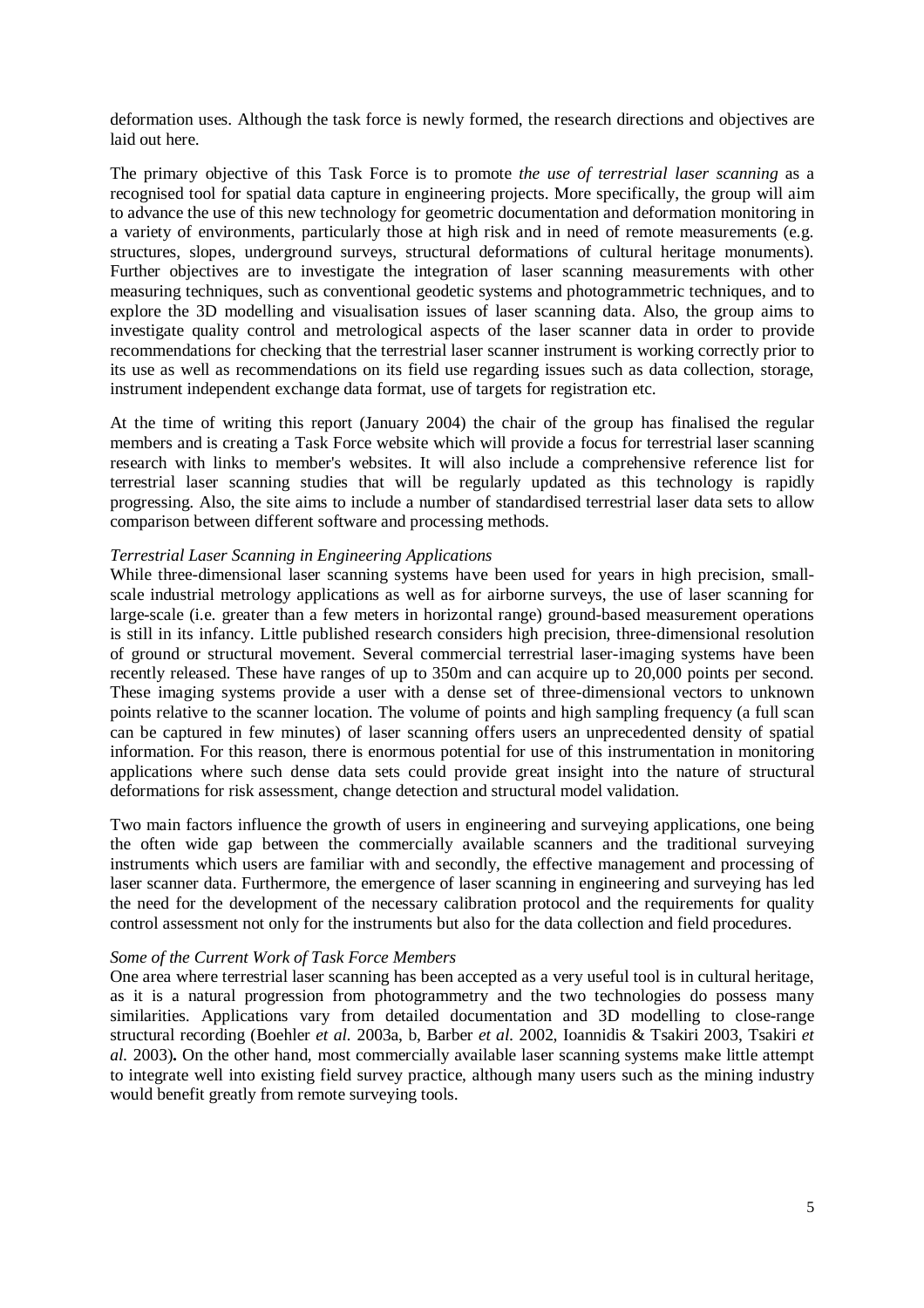A critical area of any new technology is the control check of the performance and metrological aspects of the instrumentation and field operation. Experiments to define the mechanical-optical stability of a number of instruments have indicated that the large weight of the currently available commercial laser scanners may be affecting a number of mechanical parameters such as eccentricity of axis (Ingensand *et al*. 2003).

The resolution and accuracy of the distance measurement provided by different types of long-range terrestrial scanners (pulse-range or frequency type) has been the subject of study of many groups. The experiments include comparison with EDM calibrated baselines (Boehler *et al.* 2003c, Licthi *et al.* 2000a, Gordon *et al.* 2001b) or laboratory tests with an interferometric calibration line (Ingensand *et al.* 2003). Most tests indicate that the range accuracy and resolution are within manufacturers' specifications.

Further to calibration analysis, the study for the establishment of suitable test sites and control facilities for laser scanner instruments is a topic under investigation (Iavarone & Martin 2003). It is important for the test facilities to provide adequate range and dispersion of control points in order to identify range and angular errors. Also, setting the standard practices involved in the collection and archiving of data from terrestrial laser scanners is a priority area for clients and contractors alike and there is work undertaken in this area by some members of the group (Barber *et al*. 2003).

Further advantages of the three-dimensional coordinate observations provided by the dense laser scan data sets, is that these are coupled with returned laser beam intensity. They become, therefore, radiometric data, which results in extending the scanner's capability from a geometric sensor to a multi-spectral imaging system. Studies on spectral filtering and classification of the point clouds allow for more effective processing of the data in a spectral feature sense rather than being dependent on the spatial sampling resolution of a scanner (Licthi 2003, Lichti & Harvey 2002).

The use of terrestrial laser scanning in deformation monitoring engineering applications at first may be questioned because of the relatively large single-point precision (about 5-6mm). However, the dense data sets allow for surface-wise modelling instead of point-wise analysis and provide in this way an almost ten-fold improvement in accuracy at the resultant surface model (Gordon *et al*. 2001a). This approach has shown that the technology can be used alike in large scale deformation applications such as in dam slope monitoring (Lichti *et al.* 2000b) and in small scale studies such as in precision measurements of laboratory loading tests (Gordon *et al*. 2002, 2003a, b). By allowing the 3D representation of a structure or testing object, the analytical models representing the bending and deforming mechanisms can be developed thus enhancing the understanding of their structural mechanisms.

Benchmarking and validation of the terrestrial laser scanner data is usually performed using surveying and photogrammetric methods either in a point-wise sense or surface-wise approach. Comparison with GPS measurements (Lichti *et al*. 2000a) and photogrammetry-derived point coordinates (Lichti *et al*. 2002) has shown successful results. There is still the need to investigate rigorous methods of benchmarking the laser scanner data. Anyone wishing to participate and contribute to Task Force 6.1.5 should contact Dr. Maria Tsakiri.

## Task Force 6.1.4 – Crustal Deformation Chair – Dr. Stathis Stiros, Greece

Task Force 6.1.4 was newly formed after the 11<sup>th</sup> International Symposium held on Santorini Island in May 2003. Dr. Stathis Stiros, from Patras University, Athens, Greece, put forward a proposal to form a task force for the purpose of studying the crustal deformations due to plate boundaries, magma movement and volcanic eruptions. This task force is just newly formed and the proposed areas of study are laid out here.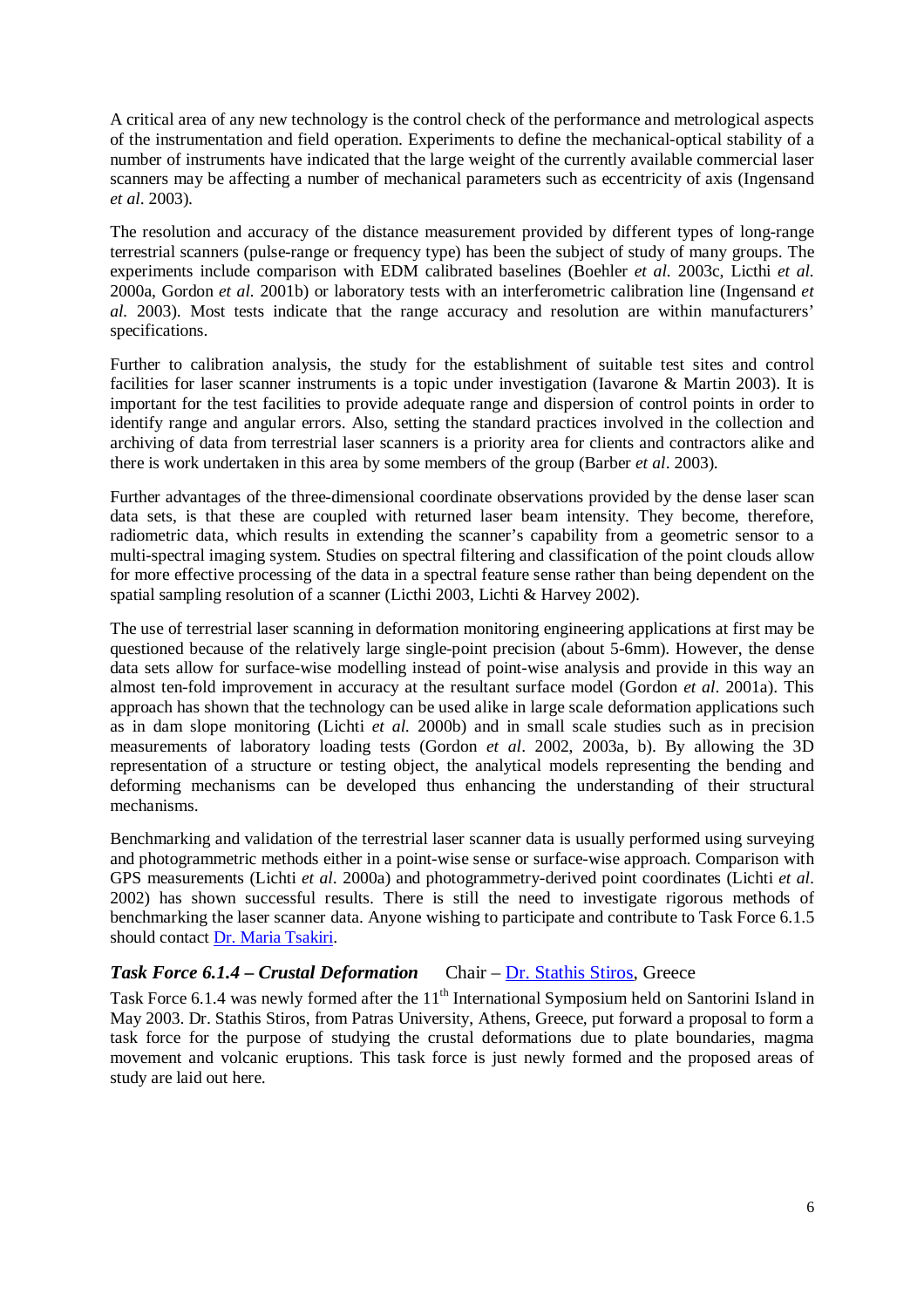This Task Force will consist of a small number (~4-8) of research centers in different parts of the world, and its main aims will be:

- $\Rightarrow$  The identification of a few promising study areas, on the basis of their seismo-tectonic history and the availability of geodetic data
- $\Rightarrow$  The collection and analysis of existing historical and modern geodetic and other data (satellite, triangulation, trilateration, spirit levelling, tilt data, tide-gauge data, etc.)
- $\Rightarrow$  The encouragement of new, repeat surveys in the study areas
- $\Rightarrow$  The adaptation of techniques and methodologies permitting an easy and approximate comparison between older, low accuracy data with modern data

This work, which will be based on data that currently exists, is expected to contribute to answers to certain of the following problems:

- $\Rightarrow$  How does the rate of deformation change with time in test areas over periods  $10^0$ - $10^2$  years long?<br>Are current rates representative of longer-term ones? Are current rates representative of longer-term ones?
- $\Rightarrow$  Why apparent high rates of deformation are/have been observed in certain tectonically quiescent areas? Does this reflect measurement or geotechnical (near-surface effects) noise, or real effects? In this last case, what might be their implications?
- $\Rightarrow$  Will a comparison of historical data and of data to be collected in the future permit to model certain old earthquakes, etc?
- $\Rightarrow$  What is the reason for the discrepancies in the parameters of seismic faulting deduced from geodetic and seismological or other data- do such discrepancies reflect errors in certain type of data or over-simplifications in their modelling?
- $\Rightarrow$  Are elastic deformation models suitable for all crustal deformation studies, or should geophysical studies also involve elasto-plastic, thermo-elastic or numerical analysis models in cases of specific geologic structures and environments (for instance volcanoes, etc.)?

Obviously, these problems are very important and complex, and cannot be answered by a small group of people. However, it is expected that a Task Force in the framework of FIG 6.1 will permit to bring to light and analyse very useful data and to inspire various researchers to investigate problems ignored so far; this will accelerate research in certain fields of crustal deformation and elucidate some at least of these matters. Anyone wishing to participate and contribute to Task Force 6.1.4 should contact Dr. Stathis Stiros.

Anyone wishing to participate and contribute to WG 6.1 should contact Dr. Adam Chrzanowski.

### **Working Group 6.2 – Engineering Surveys for Industry and Research**

#### Chair – Dr. Thomas Wunderlich, Germany; Vice Chair – Dr. Alojz Kopáčik, Slovakia

The current activity of WG 6.2 concentrates on items of interest relevant to engineering surveys in industry like large-scale metrology and specialized measurement techniques. Current projects include engineering survey procedures for power plants, accelerators and nuclear research facilities; new techniques for as-built documentation and facility inventory like terrestrial laser scanning; industrial metrology for processes; and in-situ calibration of industrial robots. WG 6.2 works to provide a multidisciplinary, collaborative effort between survey, civil, structural and mechanical engineers, and research scientists to develop better approaches (better algorithms, instrumentation, methods, etc.) for solving complex engineering problems. Beneficiaries of this work include surveyors, engineers, manufacturers, scientists and university researchers interested in these more specialized areas of instrumentation and highly precise, large-scale metrology.

To facilitate these goals, WG 6.2 is involved in special meetings, workshops, tutorials, FIG Working Weeks and Congresses to implement the interaction between the disciplines. The group was cosponsor of the 2<sup>nd</sup> International Conference on Engineering Surveying (INGEO 2002, November 11-13, Bratislava, Slovakia) where specialists from 9 countries participated in the proceedings. The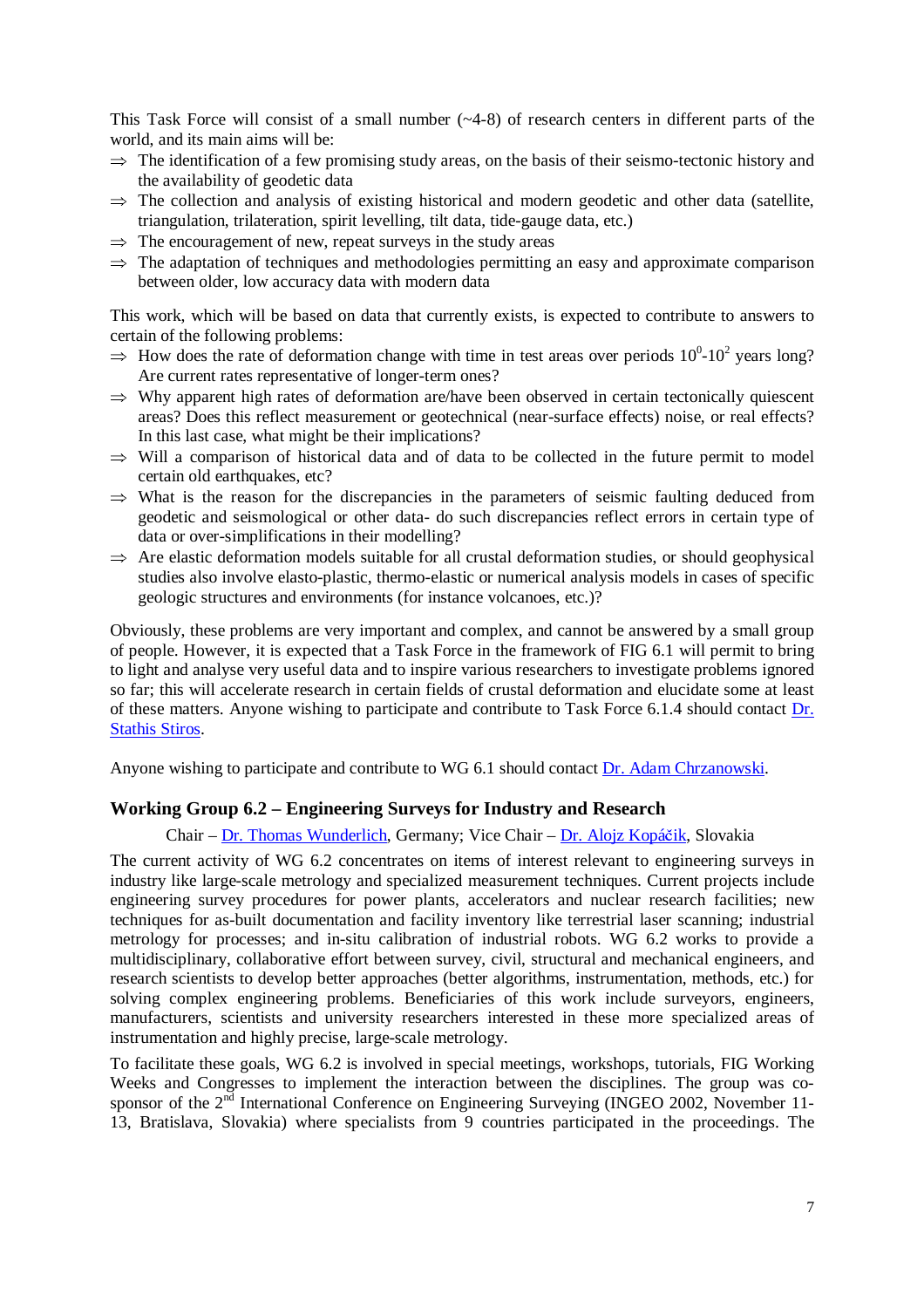presentations were aimed at discussion of actual problems of engineering surveys; specifically conclusions of knowledge and results acquired utilizing new technologies. Eighty participants attended four technical sessions: Model Building and Data Processing; Deformation Measurement; Photogrammetry Applications; Sensors and Laser Equipment. In addition to the presentation of 29 technical papers, much discussion was held on the various topics. An exhibition highlighted measurement and computer techniques/products developed for engineering survey activities like structural monitoring, automated systems and terrestrial laser scanners. Participants also toured the Gabčíkovo Hydro-electric Power Station to view the automated monitoring systems at the facility. Final recommendations from the individual sessions of this conference are as follows:

- In the area of Model Building and Data Processing, a Theory of Robust Estimations will be used<br>more often<br>New processes of the refraction coefficient determination presented at the conference can evoke a more often
- New processes of the refraction coefficient determination presented at the conference can evoke a development of the instruments with the automated correction of the refraction in a measurement process
- CCD sensors and the technologies working on a CCD base have become main technologies in engineering surveying and in the future it is expected the strong influence of these technologies on measurement systems development
- The most productive technology for data acquisition in surveying will be terrestrial laser scanners together with aerial scanners, their exploitation enabling creation of spatial (3D) information systems (including 3D Cadastre)
- Use of robotic total stations (RTS) in the area of kinematic applications (e.g. dynamic loading of the construction) requires resolution of the characteristics of RTS, which can be determined, e.g., with help of the dynamic tests presented at the conference

WG 6.2, along with Commission 6 and WG 6.3 and also two Slovakian survey organizations, is now actively engaged in preparation for the 3<sup>rd</sup> INGEO conference to be held in Bratislava in November 2004. The aim of the conference is to bring together professionals in the field of engineering surveying and facility management, to discuss the new technologies, their applicability and operability. This conference discussion will be focused on present-day questions of laser scanning, usage of laser scanners in industry surrounding, for dynamic deformations, data acquisition for facility management. The topics of the conference are the following:

- 
- Present-day problems of engineering surveying<br>• Methods and technologies, trends in development of engineering surveying
- **Engineering surveying procedures for industry (power plants, nuclear facilities, etc.)**
- Engineering surveying procedures for industry (power plants, nuclear facilities, etc.)<br>■ Industrial metrology in production, assembling and finishing processes, in-situ calib Industrial metrology in production, assembling and finishing processes, in-situ calibration of used technology technology
- Lasers and laser measurement systems, with special emphasis on terrestrial laser scanning,<br>■ New technology for deformation measurement
- 
- New techniques for as-built documentation and facility inventory
- New techniques for as-built documentation and facility inventory<br>Data integration in facility management, exchange, provision Data integration in facility management, exchange, provision and presentation of facility management data in computer networks
- 

Industrial and city information systems<br>Deadline for submission of abstracts for this conference will be April 30, 2004. More information about this upcoming event is available on the FIG web site. WG 6.2 is also actively preparing tutorials to be included as part of the International Course for Engineering Surveying to held in Zürich, Switzerland March 15-19, 2004. Anyone wishing to participate and contribute to WG 6.2 should contact Dr. Thomas Wunderlich.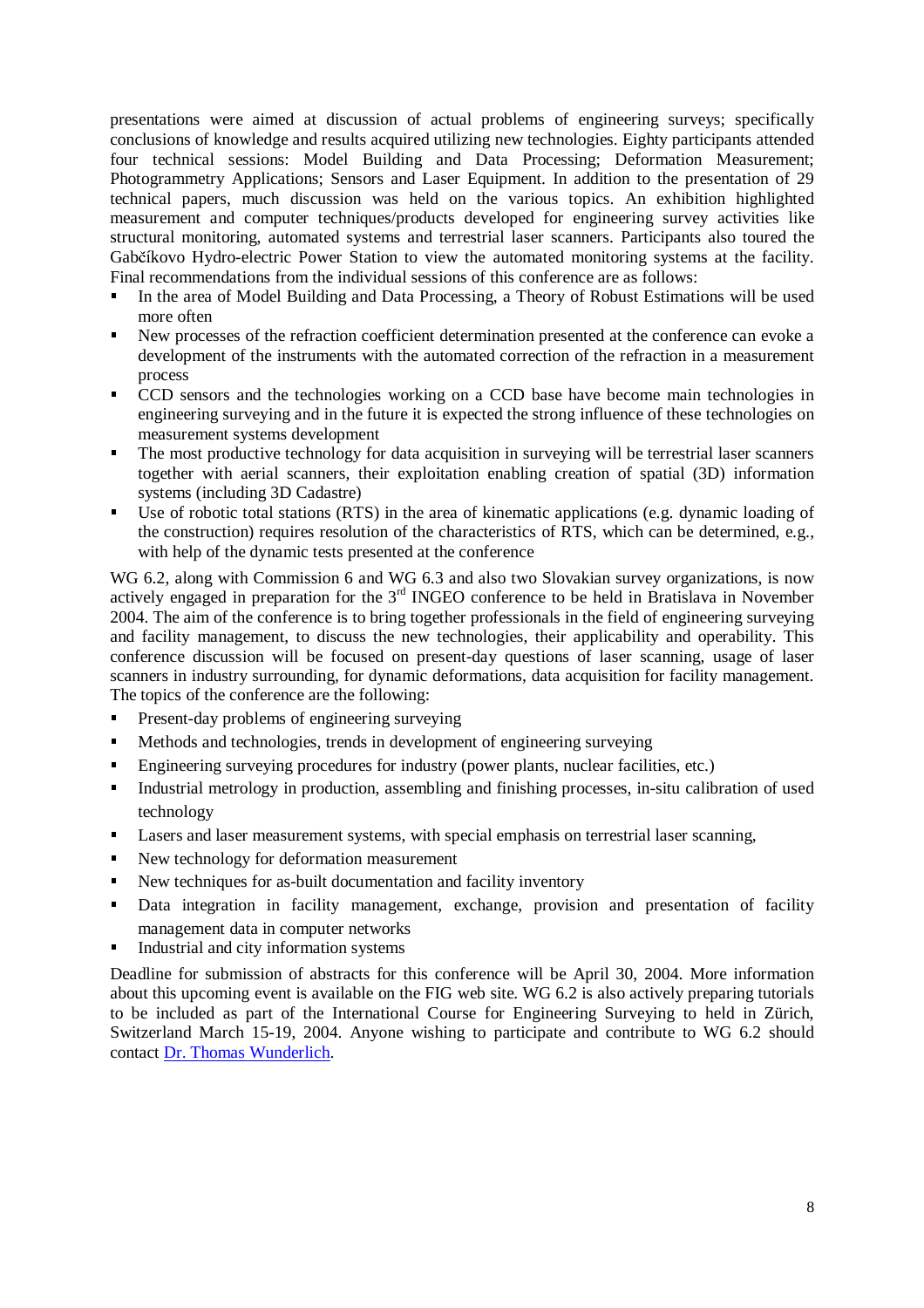## **Working Group 6.3 – Engineering Survey Data Bases and Facility Management**

Chair – Dr. Lothar Gründig, Germany; Vice Chair – Dr. Hande Demirel, Turkey

The current activity of WG 6.3 concentrates on items of interest relevant to the survey engineer and his role as the responsible manager of spatially referenced information. Current projects include concepts of the spatial data models; the handling of this data in computer networks; data integration; and automation and combination of data acquisition techniques. In addition to WG 6.3 contributions to FIG events, a Workshop on Engineering Survey Databases and Facility Management is being organized. Anyone wishing to participate and contribute to WG 6.3 should contact Dr. Lothar Gründig.

#### **Working Group 6.4 – Engineering Surveys for Construction Works and Structural Engineering**

Chair – Dr. Gethin Wyn Roberts, United Kingdom; Vice Chair – Dr. Jin Fengxiang, China

The current activity of WG 6.4 concentrates on items of interest relevant to promoting the use of adapted survey techniques and multidisciplinary collaboration between survey engineers and professional engineers in industry and the use, study and understanding of fibre optic sensors and embedded sensor array techniques in structural monitoring. Current projects include a Task Force on Fibre Optic Sensors to monitor the use of this technology on structural monitoring; precise methods and equipment for staking out during construction surveys, for structural works, for remote surveys and surveys for visualization and photo match; quality control and documentation for as-built plans; and dynamic monitoring of structures.

WG 6.4 was established at the Washington Congress of the FIG in 2002. The WG is chaired by Dr Gethin Roberts of the University of Nottingham, UK, and the vice-chair is Jin Fengxiang of China. There has already been some activity within this group at a one to one level. Members of this working group attended the FIG Congress in Washington and presented a variety of papers relevant to this field.

It is planned to expand this group to more than only surveyors. It is planned to include structural and civil engineers for example, who will benefit from the work being undertaken as well as contribute to the overall understanding. Furthermore, international groups concerned with structural engineering will be contacted and informed about forthcoming meetings. The WG has the following policy issues:

- 
- Promoting the use of adapted survey techniques in industry & engineering<br>Promoting a multidisciplinary collaboration between survey engineers, ci Promoting a multidisciplinary collaboration between survey engineers, civil engineers, structural  $\&$  mechanical engineers & mechanical engineers
- Promoting the understanding of fibre optic sensors, e.g. interferometric sensors, Brillouin and Raman scattering and Bragg gratings
- Study the use of embedded sensor arrays and the role of advanced surveying techniques for structural monitoring<br>• Creating an awareness of surveyors through a task force 'Fibre optic sensors' of the rapidly structural monitoring
- Creating an awareness of surveyors through a task force 'Fibre optic sensors' of the rapidly emerging technology of fibre optic sensors as "non-geodetic" sensors to measure deformations (strain) and temperatures in civil engineering structures

In addition, there are specific areas and projects that WG 6.4 will focus on:

- Precise methods and equipment for staking out during construction and structural works QC and documentation for as-built compared to as designed
- 
- QC and documentation for as-built compared to as designed<br>• Precise methods and equipment for Engineering surveys for Precise methods and equipment for Engineering surveys for visualisation and photo match<br>Precise methods and equipment for remote surveys (terrestrial laser scanners etc.)
- Precise methods and equipment for remote surveys (terrestrial laser scanners etc.)<br>Dynamic Monitoring of Buildings and Structures<br>Offshore construction surveys
- Dynamic Monitoring of Buildings and Structures
- Offshore construction surveys

WGF 6.4 participates in regular symposia and exchanges between researchers and concerned professionals. The WG 6.4 will have a workshop session at the Athens working week in May, and is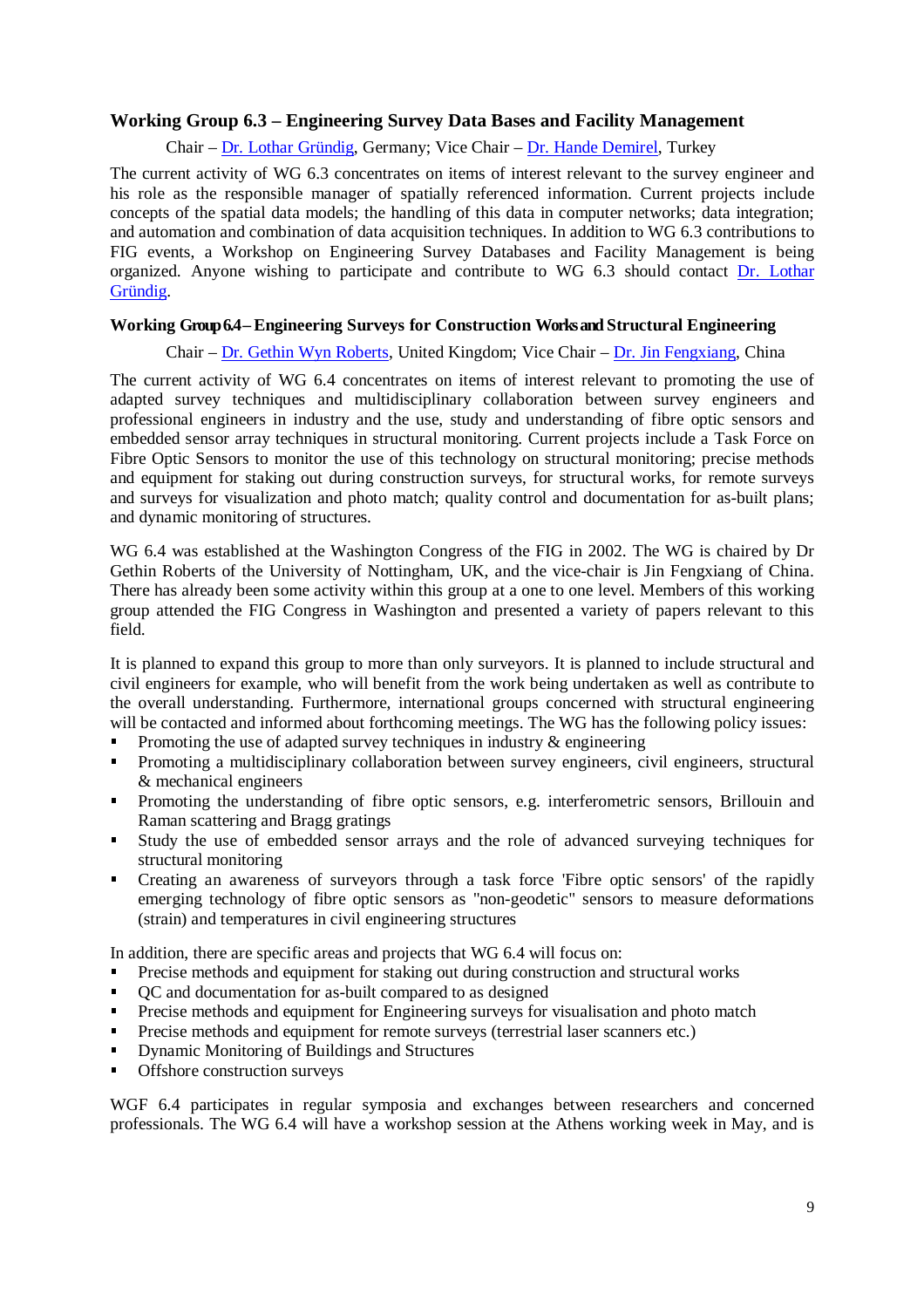holding its own symposia at the University of Nottingham at the end of June 2004. In addition, future involvement with FIG Working Weeks and the 2006 FIG Congress will continue. The symposium will be aimed at surveyors and engineers, and will attempt to broaden itself to more than only the surveying and analysis of the data. Furthermore, a workshop will be held at the Nottingham Symposium, with papers and sessions covering the topic of Task Force 6.4.1 "Fibre Optic Sensors". The proceedings of the symposium at Nottingham will be published, and the organisers will look at the possibility of publishing selected papers in refereed journals soon after the symposium. In addition, papers from the symposium will be published on the Internet. Members of this group also participated in the IAG/FIG conference in Berlin in May 2002.

There are a number of beneficiaries from this working group including:

- Surveying profession becoming involved in this developing technology that will partly replace current geodetic techniques
- Surveyors wanting to acquire information about fibre optic sensors as used in "smart civil engineering structures"
- Engineers who have to decide about the best techniques to monitor civil engineering structures<br>■ Universities teaching advanced sensor technology<br>■ Engineering survevors and engineers involved with construction and sett
- Universities teaching advanced sensor technology
- Engineering surveyors and engineers involved with construction and setting out will benefit, as well as structural engineers, current buildings and future building designs

#### *Task Force 6.4.1 – Fibre Optic Sensors* Chair – Dr. Fritz Brunner, Austria

There is one task force within WG6.4. This task force is lead by Prof Brunner of the Technical University of Graz, Austria. This task force focuses on the use of fibre optic sensors for monitoring structures, including real-time use and non-geodetic sensors in engineering. Anyone wishing to participate and contribute to Task Force should contact Dr. Fritz Brunner.

Anyone wishing to participate and contribute to WG 6.4 should contact Dr. Gethin Roberts.

### **SUMMARY**

Commission 6 – Engineering Surveys, is a very active group within the FIG. We are enthusiastically working to fulfill the missions and goals of both Commission 6 and the FIG Council. Individuals interested in these topics of concern are encouraged to join our Commission and Working Groups. The next Commission 6 event, organized by WG 6.4 and WG 6.1.4, is the 1<sup>st</sup> International Symposium on Engineering Surveys for Construction Works and Structural Engineering to be held in Nottingham, England, June  $28 -$  July 1, 2004. In November 2004, the  $3<sup>rd</sup>$  International Conference on Engineering Surveys, organized by WG 6.2, will be held in Bratislava, Slovakia. In September 2005, the  $12<sup>th</sup>$ International Symposium on Deformation Measurements, organized by WG 6.1, will be held in Shandong, China. The next FIG Working Week is scheduled for May 2004 in Athens, Greece and the next FIG Congress is scheduled for Munich, Germany in 2006. Commission 6 encourages participation at all these future events.

### **AUTHOR CONTACT INFORMATION**

#### **Cecilia Whitaker**, PLS

Geodetic Control & Deformation Programs; Infrastructure Unit, Metropolitan Water District 700 Moreno Avenue, La Verne, California, 91750, USA Phone: 909-392-2591, Fax: 909-392-2464; Email: cwhitaker@mwdh2o.com

**Adam Chrzanowski**, PhD; Chair WG 6.1

Dept. of Geodesy & Geomatics Engineering, University of New Brunswick

Box 4400, Fredericton, New Brunswick, E3B 5A3, Canada

Phone: 506-453-5149, Fax: 506-453-4943; E-mail: adamc@unb.ca; http://www.unb.ca/GGE/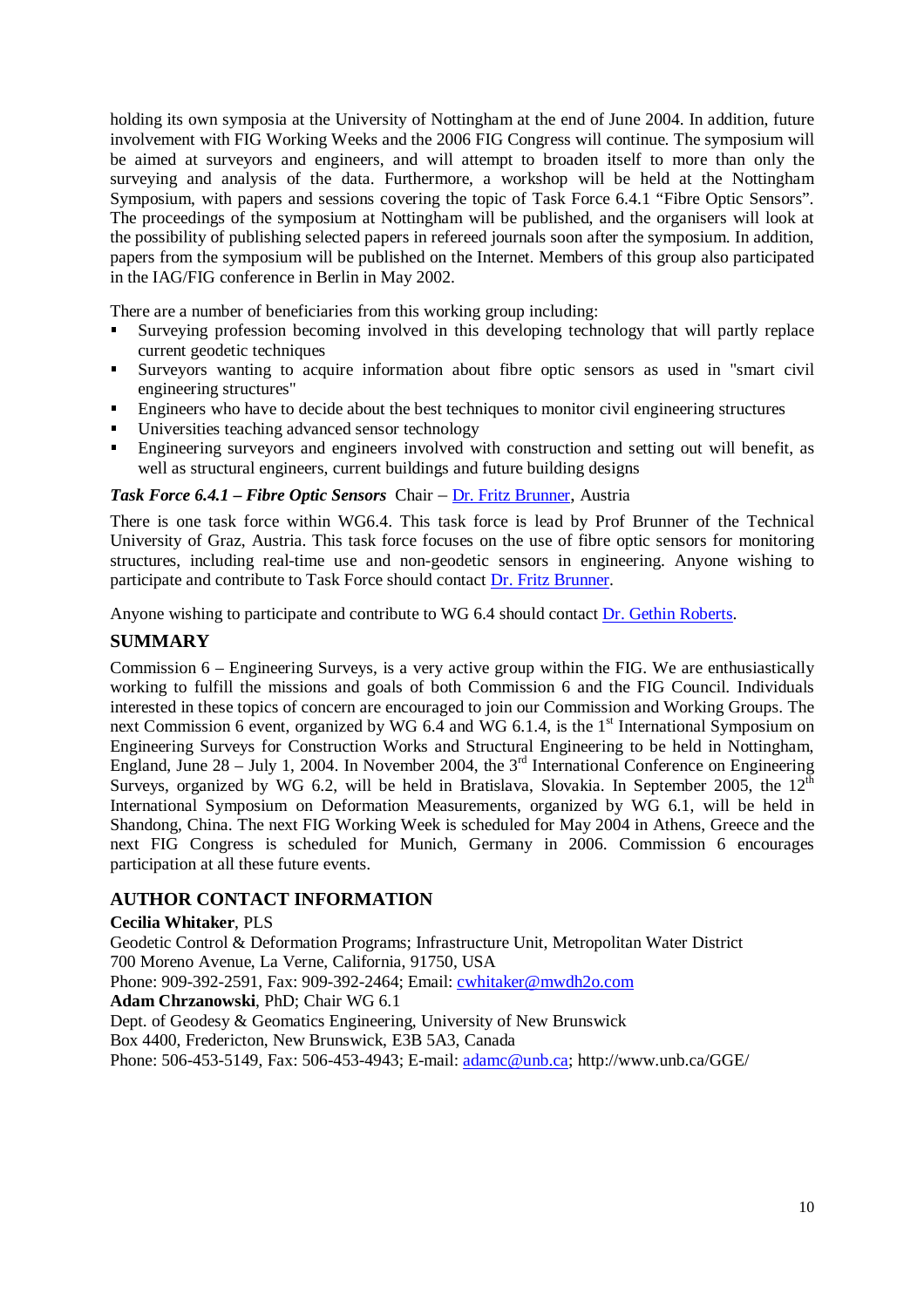#### **Alojz Kopá**č**ik**, PhD; Vice Chair WG 6.2

Department of Surveying, STU Bratislava, Slovakia Phone: +421 (0) 5927 4559, Fax: +421 (0) 52967027 E-mail: alojz.kopacik@stuba.sk

**Gethin Wyn Roberts**, PhD; Chair WG 6.1.4; Chair WG 6.4 Institute of Engineering Surveying and Space Geodesy, University of Nottingham University Park, Nottingham, NG7 2RD, England, United Kingdom Phone: +44 (0) 115 9513933, Fax: +44 (0) 115 9513881 E-mail: Gethin.Roberts@nottingham.ac.uk; http://www.nottingham.ac.uk/iessg **Stathis C. Stiros**, Dipl. Engineering, PhD; Chair WG 6.1.6

Asst. Professor & Director, Geodesy & Geodetic Applications Lab. Dept. of Civil Engineering, Patras University, Patras 26500, Greece

Phone: +302610-996511, Fax: +2610-997877; E-mail: stiros@upatras.gr

**Maria Tsakiri**, PhD; Chair WG 6.1.5

Department of Rural and Surveying Engineering, National Technical University, Athens, Greece Ph: +30-210 772 2735, Fax: +30-210 772 2728; E-mail: mtsakiri@central.ntua.gr

### **COMMISSION 6 CHAIRS INFORMATION**

**Svend Kold Johansen**; Chair FIG Commission 6 Ministry of Transport, Denmark; E-mail: skj@vd.dk **Xiaoli Ding**, PhD; Chair TF 6.1.3 Department of Land Surveying and Geo-Informatics, Hong Kong Polytechnic University Hug Hom, KLN, Hong Kong, China; E-mail: isxlding@polyu.edu.hk **Thomas Wunderlich**, PhD; Chair WG 6.2 Technical University, Munich, Germany; E-mail: Th.Wunderlich@bv.tu-muenchen.de **Lothar Gründig**, PhD; Chair WG 6.3 Technical University, Berlin, Germany; E-mail: gruendig@inge3.bv.tu-berlin.de

#### **REFERENCES**

- Barber, D., J. Mills, P. Bryan (2002) "Experiences of Terrestrial Laser Scanning of Close Range Structural Recording". *Proceedings of CIPA WG 6*, Corfu, Greece, 30 Sept.–2 Oct., pp 121-126.
- Barber, D., J. Mills, P. Bryan (2003). "Towards a Standard Specification for Terrestrial Laser Scanning of Cultural Heritage". *Proceedings of CIPA XIX International Symposium*, Antalya, Turkey, 30 Sept.–4 Oct., pp 619-625.
- Boehler, W., Vincent M. Bordas, K. Hanke, A. Marbs (2003a). "Documentation of German Emperor Maximillian I Tomb - Documentation of a Large Statue, Experiences in the Combined Use". *Proceedings of CIPA XIX International Symposium*, Antalya, Turkey, 30 Sept.–4 Oct., pp 474-480.
- Boehler, W., M. Boehm, G. Heinz, A. Justus, C. Schwarz, M. Siebold (2003b). "Documentation of Stone Age Artefacts". *Proceedings of CIPA XIX International Symposium*, Antalya, Turkey, 30 Sept.–4 Oct., pp 506- 510.

Boehler, W., M. Bordas, A. Marbs (2003c). "Investigating Laser Scanner Accuracy". *Proceedings of CIPA XIX International Symposium*, Antalya, Turkey, 30 Sept.–4 Oct., pp 696-702.

- Chrzanowski, A., Y.Q. Chen (1986). "Report on the ad hoc Committee on the Analysis of Deformation Surveys". *Proceedings of the XVIII International Congress FIG*, Toronto, Canada, Paper No. 608.1, 1-11 June.
- Chrzanowski, A., X. Ding, G. Roberts, C. Whitaker (2003). "Goals and Achievements of FIG Working Group, WG 6.1 – Deformation Measurements and Analysis". *Proceedings of the 11th International Symposium on Deformation Measurements*, Santorini, Greece, May 2003, pp. 5-14.

FIG (2004). http://www.fig.net/figtree/general/leaflet-english.htm

- Gordon, S., D. Lichti, M. Stewart, M. Tsakiri (2001a). "Metric Performance of a Ground-Based Laser Scanner". *Proceedings of SPIE Electronic Imaging 2001: Videometrics and Optical Methods for 3D Shape Measurement*, San Jose, USA, January, pp. 174-184.
- Gordon, S., D. Lichti, M. Stewart (2001b). "Application of a High-Resolution, Ground-Based Laser Scanner for Deformation Measurements". *Proceedings of 10th International FIG Symposium on Deformation Measurements*, Orange, California, 19-22 March, pp. 23-32.